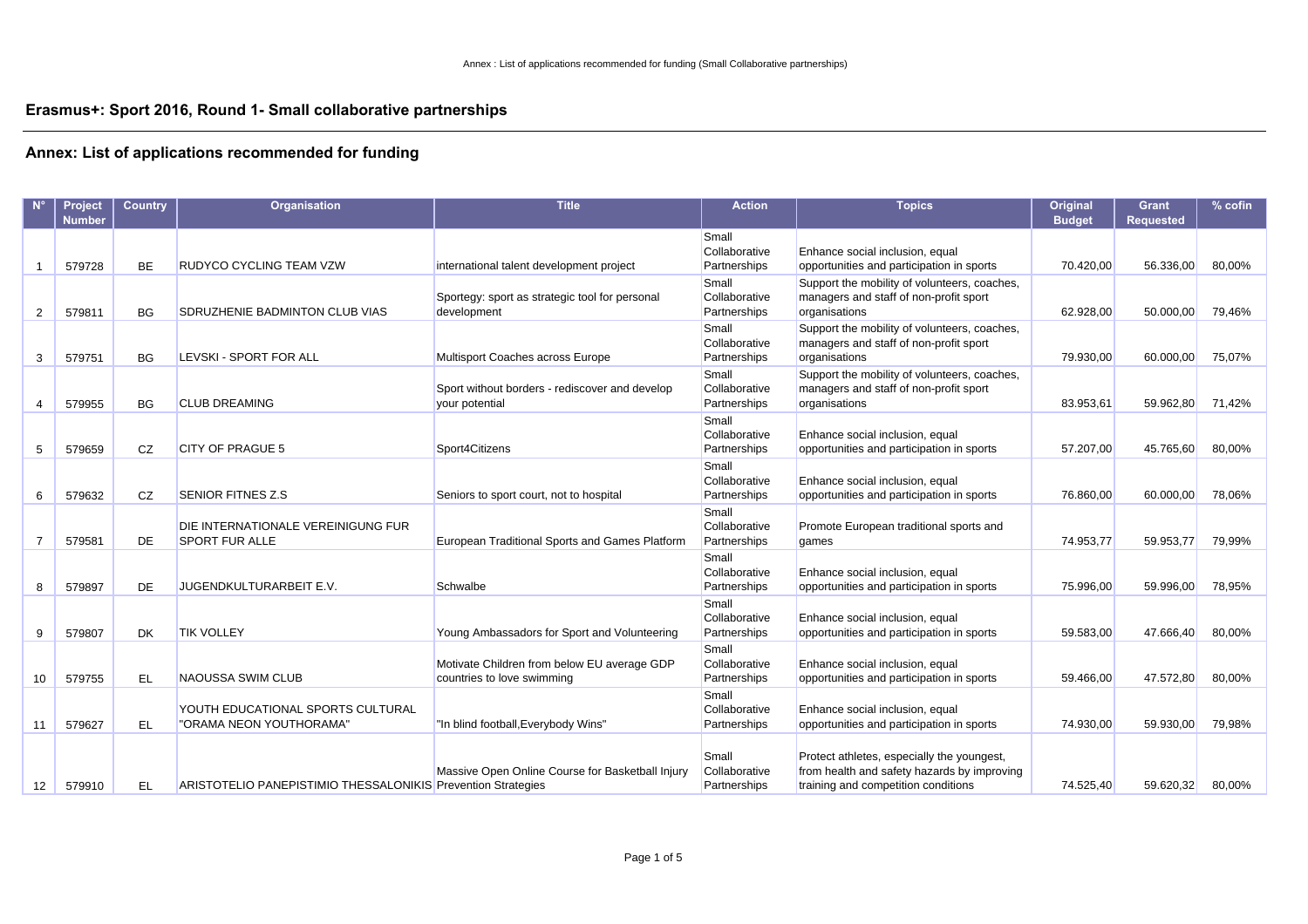|    | <b>Project</b><br><b>Number</b> | <b>Country</b> | Organisation                                                                                 | <b>Title</b>                                                                                                                               | <b>Action</b>                          | <b>Topics</b>                                                                                                                    | Original<br><b>Budget</b> | <b>Grant</b><br><b>Requested</b> | $%$ cofin |
|----|---------------------------------|----------------|----------------------------------------------------------------------------------------------|--------------------------------------------------------------------------------------------------------------------------------------------|----------------------------------------|----------------------------------------------------------------------------------------------------------------------------------|---------------------------|----------------------------------|-----------|
| 13 | 579841                          | ES             | ASOCIACION PLAY AND TRAIN JUGAR Y<br><b>ENTRENAR</b>                                         | Adaptive Surfing Camps for people with an<br>impairment - First European Adaptive Surfing<br>Seminar                                       | Small<br>Collaborative<br>Partnerships | Enhance social inclusion, equal<br>opportunities and participation in sports                                                     | 83.003,00                 | 60.000,00                        | 72,29%    |
| 14 | 579616                          | ES             | INSTITUT NACIONAL D'EDUCACIO FISICADE<br><b>CATALUNYA</b>                                    | BRIDGE: Promotion of European Traditional Sports<br>and Games, a BRIDGE for Intercultural Dialoque                                         | Small<br>Collaborative<br>Partnerships | Promote European traditional sports and<br>qames                                                                                 | 74.979,89                 | 59.983,91                        | 80,00%    |
| 15 | 579895                          | ES             | <b>FMDS</b>                                                                                  | Rencontre Volley-ball sourd                                                                                                                | Small<br>Collaborative<br>Partnerships | Enhance social inclusion, equal<br>opportunities and participation in sports                                                     | 17.736,79                 | 14.189,43                        | 80,00%    |
| 16 | 579956                          | ES             | ASOCIACION INICIATIVA INTERNACIONAL<br>JOVEN                                                 | Sport for Life                                                                                                                             | Small<br>Collaborative<br>Partnerships | Enhance social inclusion, equal<br>opportunities and participation in sports                                                     | 55.426,00                 | 44.340,80                        | 80,00%    |
| 17 | 579689                          | ES             | FUNDACION UNIVERSIDAD SAN JORGE                                                              | Geo_Ludens: Creating a tech tool to promote<br>European Traditional Sport and Games from an<br>intergenerational and inclusive perspective | Small<br>Collaborative<br>Partnerships | Promote European traditional sports and<br>games                                                                                 | 75.314,00                 | 60.000,00                        | 79,67%    |
| 18 | 579926                          | ES             | FUNDACION UNIVERSITARIA SAN ANTONIO                                                          | SPIIS - SPort, Inclusion and Interculturality in<br>Society                                                                                | Small<br>Collaborative<br>Partnerships | Enhance social inclusion, equal<br>opportunities and participation in sports                                                     | 84.454,00                 | 60.000,00                        | 71,04%    |
| 19 | 579667                          | <b>FR</b>      | EUROPEAN OBSERVATOIRE OF SPORT AND<br><b>EMPLOYMENT ASSOCIATION</b><br><b>INTERNATIONALE</b> | Ticket to Mobility in Sport                                                                                                                | Small<br>Collaborative<br>Partnerships | Support the mobility of volunteers, coaches,<br>managers and staff of non-profit sport<br>organisations                          | 74.988,00                 | 59.990,40                        | 80,00%    |
| 20 | 579731                          | FR             | SYNDICAT NATIONAL DES MONITEURS<br><b>CYCLISTES FRANÇAIS</b>                                 | Creating a European Professional Standard for<br>Mountain Bike Instructor-Guides                                                           | Small<br>Collaborative<br>Partnerships | Enhance social inclusion, equal<br>opportunities and participation in sports                                                     | 138.223,93                | 55.723,93                        | 40,31%    |
| 21 | 579804                          | <b>FR</b>      | UNIVERSITE DE MONTPELLIER                                                                    | Original framework for the inclusion of blind<br>persons using baseball practice                                                           | Small<br>Collaborative<br>Partnerships | Enhance social inclusion, equal<br>opportunities and participation in sports                                                     | 57.683,50                 | 46.146,80                        | 80,00%    |
| 22 | 579630                          | <b>FR</b>      | <b>GROUPEMENT EUROPEEN DE</b><br>COOPERATIONTERRITORIALE PYRENEES-<br><b>MEDITERRANEE</b>    | SPIN - SPort for INclusion                                                                                                                 | Small<br>Collaborative<br>Partnerships | Enhance social inclusion, equal<br>opportunities and participation in sports                                                     | 75.198,53                 | 60.000,00                        | 79,79%    |
| 23 | 579940                          | <b>FR</b>      | CENTRE DE RESSOURCES, D'EXPERTISE ET<br>DE PERFORMANCE SPORTIVE D'ILE DE<br><b>FRANCE</b>    | Preventing threats to sport integrity among young<br>high level athletes through development of mental<br>skills                           | Small<br>Collaborative<br>Partnerships | Protect athletes, especially the youngest,<br>from health and safety hazards by improving<br>training and competition conditions | 70.814,50                 | 56.651,60                        | 80,00%    |
| 24 | 579808                          | <b>FR</b>      | ASSOCIATION FRANCOPHONE DE<br><b>BASEBALL ET SOFTBALL</b>                                    | Francophone Baseball and Softball Umpires<br>Training                                                                                      | Small<br>Collaborative<br>Partnerships | Support the mobility of volunteers, coaches,<br>managers and staff of non-profit sport<br>organisations                          | 67.039,00                 | 53.628,80                        | 80,00%    |
| 25 | 579961                          | <b>FR</b>      | FÉDÉRATION SPORTIVE ET CULTURELLE DE<br><b>FRANCE</b>                                        | Camp FICEP                                                                                                                                 | Small<br>Collaborative<br>Partnerships | Promote European traditional sports and<br>games                                                                                 | 109.765,00                | 40.000,00                        | 36,44%    |
| 26 | 579913                          | <b>HR</b>      | HRVATSKI AKADEMSKI ODBOJKASKI KLUB<br><b>MLADOST</b>                                         | New training Program: "Health and Injury<br>Prevention on Hard sURfaces for young Athletes"<br>in the field of volleyball                  | Small<br>Collaborative<br>Partnerships | Protect athletes, especially the youngest,<br>from health and safety hazards by improving<br>training and competition conditions | 75.054,24                 | 60.000,00                        | 79.94%    |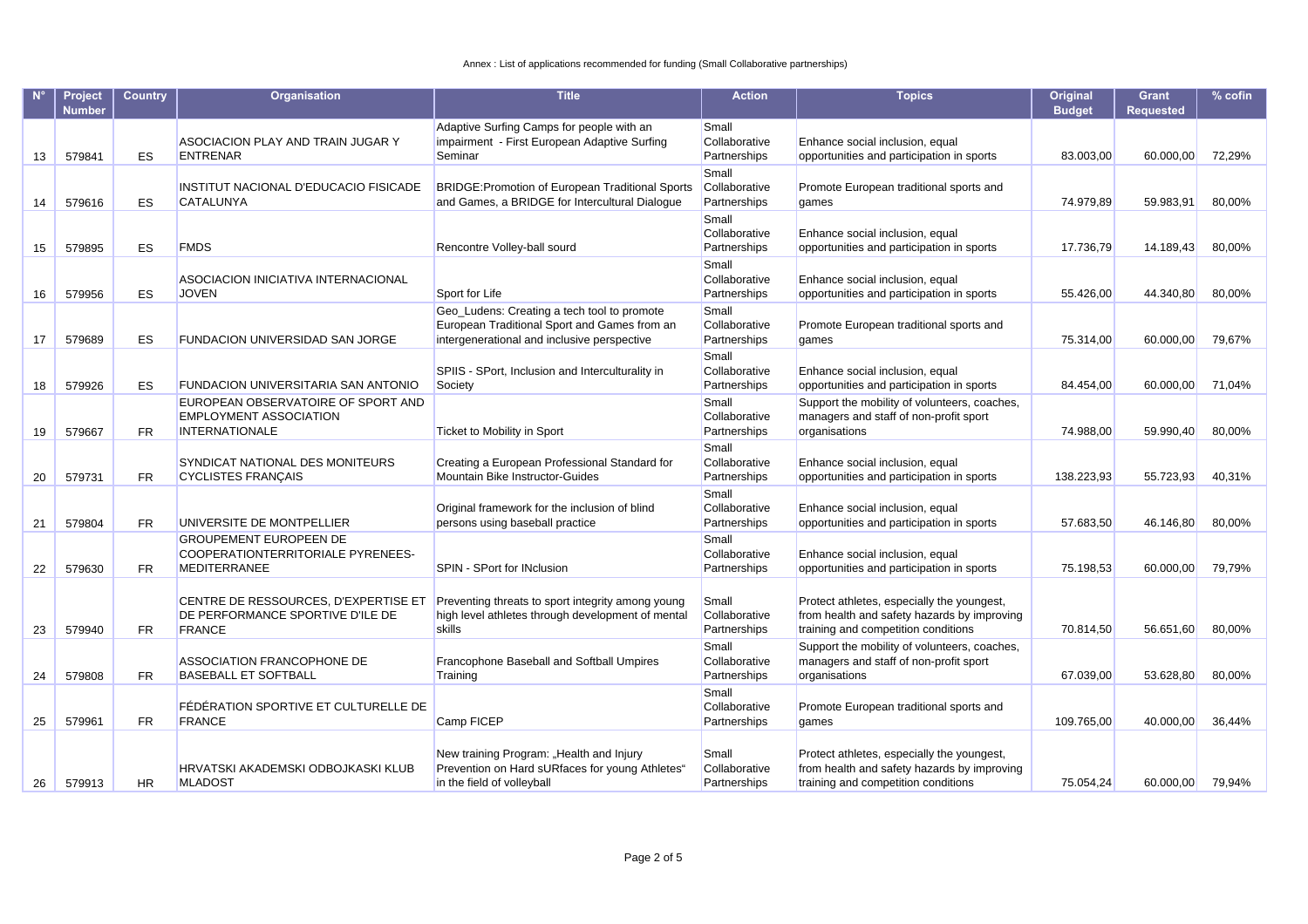|    | <b>Project</b><br><b>Number</b> | <b>Country</b> | Organisation                                                                        | <b>Title</b>                                                                                                                 | <b>Action</b>                          | <b>Topics</b>                                                                                                                    | Original<br><b>Budget</b> | <b>Grant</b><br><b>Requested</b> | $%$ cofin |
|----|---------------------------------|----------------|-------------------------------------------------------------------------------------|------------------------------------------------------------------------------------------------------------------------------|----------------------------------------|----------------------------------------------------------------------------------------------------------------------------------|---------------------------|----------------------------------|-----------|
| 27 | 579959                          | <b>HR</b>      | <b>STK MARATHON ZAGREB</b>                                                          | <b>Tennis Table Crossing Borders</b>                                                                                         | Small<br>Collaborative<br>Partnerships | Enhance social inclusion, equal<br>opportunities and participation in sports                                                     | 66.981,80                 | 53.585,44                        | 80,00%    |
| 28 | 579891                          | HR             | SVEUCILISTE U SPLITU KINEZIOLOSKI<br><b>FAKULTET</b>                                | StreetMotions - "Street Motion and Emotion"                                                                                  | Small<br>Collaborative<br>Partnerships | Promote European traditional sports and<br>games                                                                                 | 69.720,00                 | 55.720,00                        | 79,92%    |
| 29 | 579716                          | <b>HU</b>      | SZEGEDI TISZA SQUASH SPORT EGYLET                                                   | Central-European Network of Sport Clubs to<br>Increase the Popularity of Badminton among<br>Teachers and Students in Schools | Small<br>Collaborative<br>Partnerships | Enhance social inclusion, equal<br>opportunities and participation in sports                                                     | 73.866,25                 | 59.093,00                        | 80,00%    |
| 30 | 579790                          | HU             | ZTE SPORTLOVESZ KLUB ES KULTURALIS<br><b>EGYESULET</b>                              | <b>Sport Shooting Cooperation</b>                                                                                            | Small<br>Collaborative<br>Partnerships | Protect athletes, especially the youngest,<br>from health and safety hazards by improving<br>training and competition conditions | 75.247,00                 | 59.560,00                        | 79,15%    |
| 31 | 579706                          | <b>HU</b>      | KREATEAM EGYESÜLET                                                                  | Be Healthier, Be A Handball Player!                                                                                          | Small<br>Collaborative<br>Partnerships | Enhance social inclusion, equal<br>opportunities and participation in sports                                                     | 59.038,00                 | 47.228,00                        | 80,00%    |
| 32 | 579738                          | IT             | ASD CIRCOLO PATTINATORI GROSSETO 1951 Skating for Kids And Teachers all over Europe |                                                                                                                              | Small<br>Collaborative<br>Partnerships | Support the mobility of volunteers, coaches,<br>managers and staff of non-profit sport<br>organisations                          | 76.177,00                 | 60.000,00                        | 78,76%    |
| 33 | 579849                          | IT             | COMUNE DI LOMBARDORE                                                                | Youth & Sport in Country & Remote EU                                                                                         | Small<br>Collaborative<br>Partnerships | Enhance social inclusion, equal<br>opportunities and participation in sports                                                     | 80.450,00                 | 60.000,00                        | 74,58%    |
| 34 | 579925                          | IT             | <b>COMUNE DI CARSOLI</b>                                                            | SPORT_PSYCHIATRY_COMMUNITY                                                                                                   | Small<br>Collaborative<br>Partnerships | Enhance social inclusion, equal<br>opportunities and participation in sports                                                     | 76.300,00                 | 60.000,00                        | 78,64%    |
| 35 | 579729                          | IT             | <b>GRUPPO SPORTIVO BRESSO 4</b>                                                     | <b>Traditional Sports and Games Promotional</b><br>Programmes For Young People                                               | Small<br>Collaborative<br>Partnerships | Promote European traditional sports and<br>games                                                                                 | 74.986,00                 | 59.988,80                        | 80,00%    |
| 36 | 579872                          | IT             | UNIONE SPORTIVA ACLI FROSINONE                                                      | Get (Inclusive) In the Game                                                                                                  | Small<br>Collaborative<br>Partnerships | Enhance social inclusion, equal<br>opportunities and participation in sports                                                     | 75.009,80                 | 56.562,24                        | 75,41%    |
| 37 | 579858                          | IT             | MR SPORT DEI FRATELLI MARCONI ASD                                                   | Integrating Diversities through Watersports                                                                                  | Small<br>Collaborative<br>Partnerships | Enhance social inclusion, equal<br>opportunities and participation in sports                                                     | 71.180,00                 | 56.500,00                        | 79,38%    |
| 38 | 579626                          | IT             | ASSOCIAZIONE GIOCHI ANTICHI                                                         | TRADITIONAL WRESTLING, OUR CULTURE:<br>ESTABLISHING TRANSNATIONAL NETWORKS<br>IN SOUTH EAST EUROPE                           | Small<br>Collaborative<br>Partnerships | Promote European traditional sports and<br>games                                                                                 | 63.444,90                 | 50.755,92                        | 80,00%    |
| 39 | 579612                          | IT             | ASD PALESTRA GINNASTICA FERRARA                                                     | I WON - WORK OUT NOW!                                                                                                        | Small<br>Collaborative<br>Partnerships | Protect athletes, especially the youngest,<br>from health and safety hazards by improving<br>training and competition conditions | 57.647,50                 | 45.647,50                        | 79,18%    |
| 40 | 579798                          | <b>IT</b>      | ASD UNIVERSITÀ POPOLARE DELLO SPORT Sport for Commuity Development                  |                                                                                                                              | Small<br>Collaborative<br>Partnerships | Enhance social inclusion, equal<br>opportunities and participation in sports                                                     | 74.570.00                 | 58.908.41                        | 79.00%    |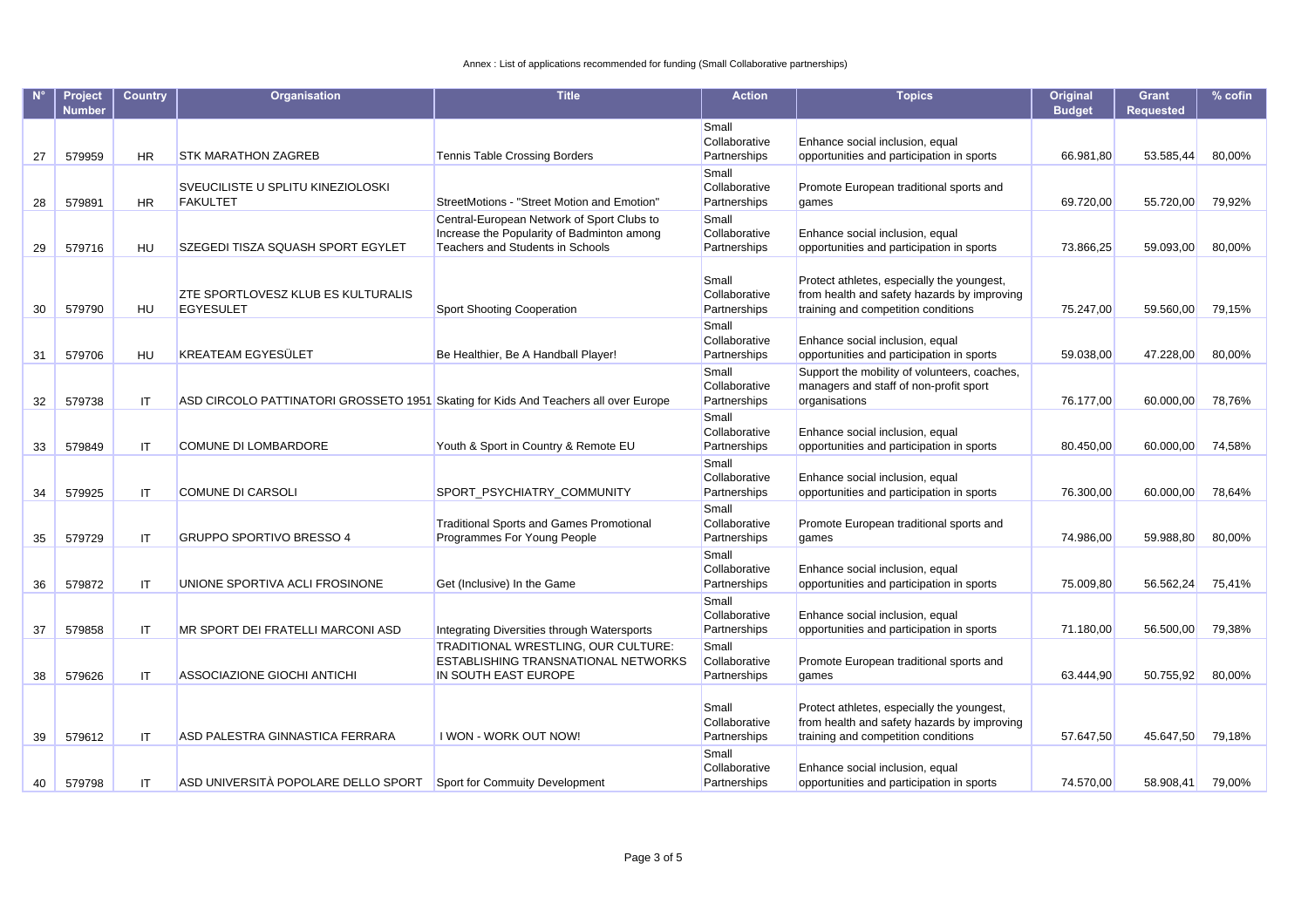|    | Project<br><b>Number</b> | <b>Country</b> | Organisation                                                      | <b>Title</b>                                                                                                   | <b>Action</b>                          | <b>Topics</b>                                                                                                                    | Original<br><b>Budget</b> | <b>Grant</b><br><b>Requested</b> | $%$ cofin |
|----|--------------------------|----------------|-------------------------------------------------------------------|----------------------------------------------------------------------------------------------------------------|----------------------------------------|----------------------------------------------------------------------------------------------------------------------------------|---------------------------|----------------------------------|-----------|
| 41 | 579834                   | IT             | ASSOCIAZONE DILETTANTISTICA S.S. LAZIO<br><b>BASKET</b>           | WELCOME - Integration of young refugees through<br>sport activity                                              | Small<br>Collaborative<br>Partnerships | Enhance social inclusion, equal<br>opportunities and participation in sports                                                     | 75.758,00                 | 60.000,00                        | 79,20%    |
| 42 | 579650                   | <b>IT</b>      | SGE FORM ORGANIZZAZIONE NON<br>LUCRATIVA DI UTILITA' SOCIALE      | SPORT IS MY FREEDOM                                                                                            | Small<br>Collaborative<br>Partnerships | Enhance social inclusion, equal<br>opportunities and participation in sports                                                     | 59.000,00                 | 47.200,00                        | 80,00%    |
| 43 | 579899                   | IT             | COGES DON LORENZO MILANI SOCIETA<br>COOPERATIVA SOCIALE           | European Anti-Doping Generation                                                                                | Small<br>Collaborative<br>Partnerships | Protect athletes, especially the youngest,<br>from health and safety hazards by improving<br>training and competition conditions | 65.714,00                 | 52.571,20                        | 80,00%    |
| 44 | 579874                   | LT.            | <b>VSI INTEGRACIJOS CENTRAS</b>                                   | <b>Train with Brain</b>                                                                                        | Small<br>Collaborative<br>Partnerships | Enhance social inclusion, equal<br>opportunities and participation in sports                                                     | 74.553,00                 | 59.642,40                        | 80,00%    |
| 45 | 579971                   | <b>LV</b>      | LATVIJAS SLEPOSANAS UN SNOVBORDA<br><b>INSTRUKTORU ASOCIACIJA</b> | Safe Slope                                                                                                     | Small<br>Collaborative<br>Partnerships | Support the mobility of volunteers, coaches,<br>managers and staff of non-profit sport<br>organisations                          | 73.992,00                 | 59.000,00                        | 79,74%    |
| 46 | 579845                   | MT             | <b>GHAJNSIELEM REDCOATS</b>                                       | Inclusion & Gender Equality Through Softball<br>(IGETS)                                                        | Small<br>Collaborative<br>Partnerships | Enhance social inclusion, equal<br>opportunities and participation in sports                                                     | 72.645,00                 | 58.116,00                        | 80,00%    |
| 47 | 579611                   | <b>NL</b>      | EUROPEAN ELITE ATHLETES ASSOCIATION                               | SUPPORTING WOMEN ATHLETES FROM<br><b>EUROPE</b>                                                                | Small<br>Collaborative<br>Partnerships | Enhance social inclusion, equal<br>opportunities and participation in sports                                                     | 73.320,00                 | 58.656,00                        | 80,00%    |
| 48 | 579642                   | PL             | SPORT REHABILITATION ASSOCIATION<br><b>START</b>                  | START - activating and integrating people with<br>disabilities through adapted traditional sports and<br>games | Small<br>Collaborative<br>Partnerships | Promote European traditional sports and<br>games                                                                                 | 75.090,00                 | 60.000,00                        | 79,90%    |
| 49 | 579752                   | <b>PL</b>      | 1 W CHORZOWIE                                                     | ZESPOL SZKOL OGOLNOKSZTALCACYCH NR Sports for all, ensuring they enjoy the sports they<br>play                 | Small<br>Collaborative<br>Partnerships | Enhance social inclusion, equal<br>opportunities and participation in sports                                                     | 75.832,00                 | 60.000,00                        | 79,12%    |
| 50 | 579883                   | PL             | STOWARZYSZENIE CENTRUM ODKRYWANIA<br>MLODYCH TALENTOW 2012        | Benfica & Dinamo football champions learn Polish<br>players                                                    | Small<br>Collaborative<br>Partnerships | Enhance social inclusion, equal<br>opportunities and participation in sports                                                     | 75.988,00                 | 60.000,00                        | 78,96%    |
| 51 | 579850                   | PL             | ZESPOL SZKOL OGOLNOKSZTALCACYCH NR<br>6                           | SPORT ACTION & SOCIAL CONNECTION                                                                               | Small<br>Collaborative<br>Partnerships | Enhance social inclusion, equal<br>opportunities and participation in sports                                                     | 55.000,00                 | 44.000,00                        | 80,00%    |
| 52 | 579884                   | PT             | UNIÃO DAS FREGUESIAS DE GONDOMAR (S.<br>COSME), VALBOM E JOVIM    | You've got it!                                                                                                 | Small<br>Collaborative<br>Partnerships | Promote European traditional sports and<br>qames                                                                                 | 50.334,10                 | 40.234,10                        | 79,93%    |
| 53 | 579870                   | PT             | MUNICÍPIO DE TÁBUA                                                | DO-U-SPORT? - Local Authorities with Sports for<br>All                                                         | Small<br>Collaborative<br>Partnerships | Enhance social inclusion, equal<br>opportunities and participation in sports                                                     | 81.544,32                 | 60.000,00                        | 73,58%    |
| 54 | 579727                   | SI             | <b>SD RIBA</b>                                                    | Swim to Live!                                                                                                  | Small<br>Collaborative<br>Partnerships | Enhance social inclusion, equal<br>opportunities and participation in sports                                                     | 55.452,00                 | 44.150,00                        | 79,62%    |
| 55 | 579638                   | SI             | ZAVOD TREND-PRIMA MARIBOR                                         | Never too Late to Get Fit!                                                                                     | Small<br>Collaborative<br>Partnerships | Enhance social inclusion, equal<br>opportunities and participation in sports                                                     | 59.906.00                 | 47.924,80                        | 80.00%    |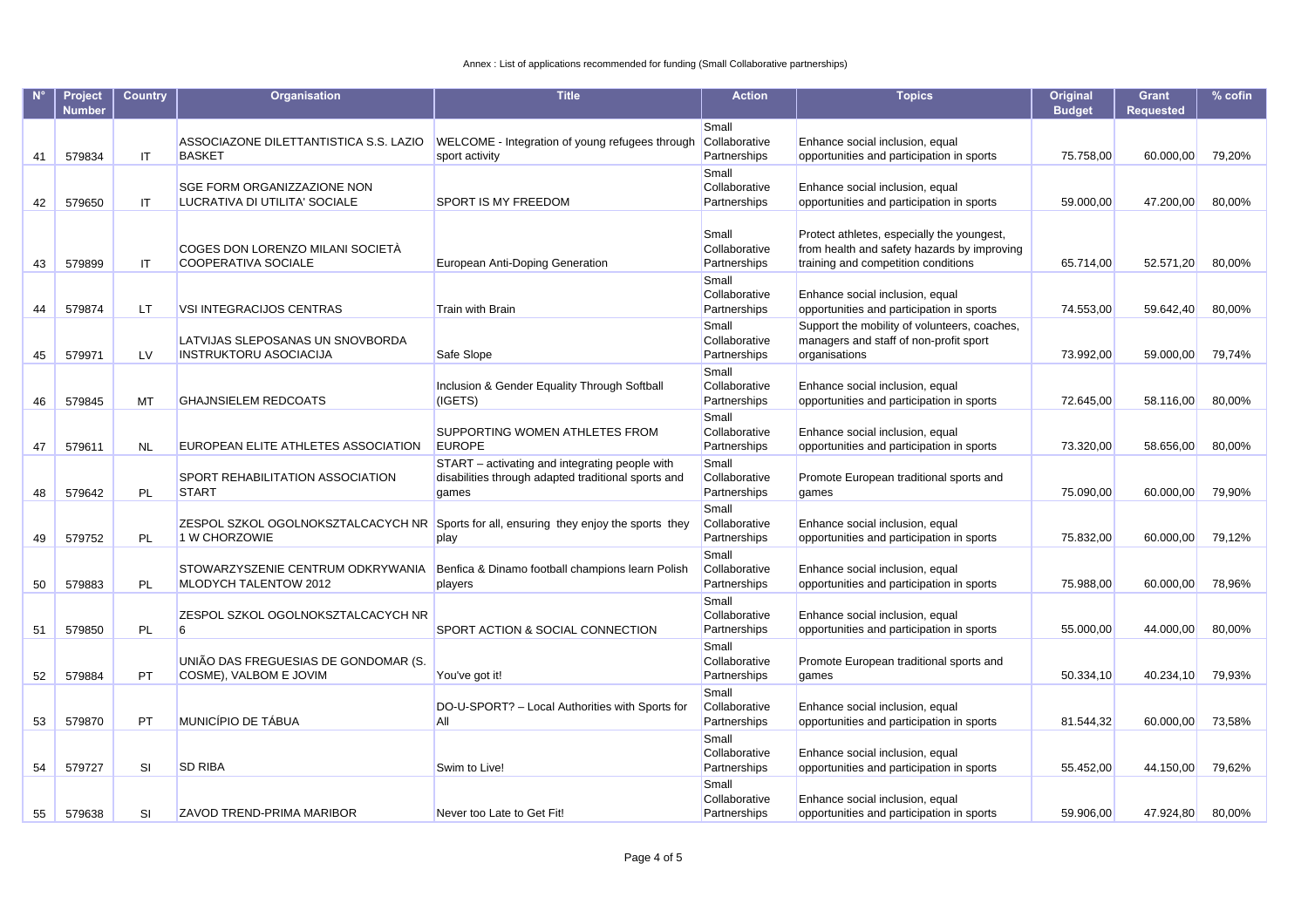|       | <b>Project</b> | <b>Country</b> | <b>Organisation</b>                 | <b>Title</b>                                           | <b>Action</b> | <b>Topics</b>                                | Original      | <b>Grant</b>     | % cofin |
|-------|----------------|----------------|-------------------------------------|--------------------------------------------------------|---------------|----------------------------------------------|---------------|------------------|---------|
|       | Number         |                |                                     |                                                        |               |                                              | <b>Budget</b> | <b>Requested</b> |         |
|       |                |                | SPORTNA UNIJA SLOVENIJE - ZVEZA     |                                                        | Small         | Support the mobility of volunteers, coaches, |               |                  |         |
|       |                |                | DRUSTEV ZA SPORTNO REKREACIJO IN    |                                                        | Collaborative | managers and staff of non-profit sport       |               |                  |         |
| 56    | 579969         | SI             | SPORTNO VZGOJO                      | <b>MOVE Transfer</b>                                   | Partnerships  | organisations                                | 74.536,00     | 59.628,80        | 80,00%  |
|       |                |                |                                     |                                                        |               |                                              |               |                  |         |
|       |                |                | DESMAR, ZAVOD ZA IZOBRAZEVANJE,     |                                                        | Small         |                                              |               |                  |         |
|       |                |                | RAZVOJ PODEZELJA IN MEDGENERACIJSKO | Training programme for improved health and             | Collaborative | Enhance social inclusion, equal              |               |                  |         |
| 57    | 579753         | SI             | SODELOVANJE, DRBETINCI              | quality of life of people with mental health disorders | Partnerships  | opportunities and participation in sports    | 63.162,00     | 49.930,00        | 79,05%  |
|       |                |                |                                     |                                                        | Small         |                                              |               |                  |         |
|       |                |                |                                     |                                                        | Collaborative | Enhance social inclusion, equal              |               |                  |         |
| 58    | 579745         | TR             | CANAKKALE ONSEKIZ MART UNIVERSITESI | Strong kids                                            | Partnerships  | opportunities and participation in sports    | 51.595,00     | 40.795,00        | 79,07%  |
|       |                |                |                                     |                                                        |               |                                              |               |                  |         |
|       |                |                |                                     |                                                        | Small         | Protect athletes, especially the youngest,   |               |                  |         |
|       |                |                |                                     | Parenting to promote and protect the health of         | Collaborative | from health and safety hazards by improving  |               |                  |         |
| 59    | 579595         | UK             | <b>SWANSEA UNIVERSITY</b>           | young athletes                                         | Partnerships  | training and competition conditions          | 74.999,80     | 59.999,80        | 80,00%  |
|       |                |                |                                     |                                                        |               |                                              |               |                  |         |
|       |                |                |                                     |                                                        | Small         | Protect athletes, especially the youngest,   |               |                  |         |
|       |                |                |                                     | Reducing Injury in Sport with Kids: youth injury       | Collaborative | from health and safety hazards by improving  |               |                  |         |
| 60    | 579719         | UK             | UNIVERSITY OF GLOUCESTERSHIRE LBG   | prevention programme for grass-root coaches            | Partnerships  | training and competition conditions          | 74.639,00     | 59.711,00        | 80,00%  |
| Total |                |                |                                     |                                                        |               |                                              | 4.268.111,63  | 3.262.567,77     |         |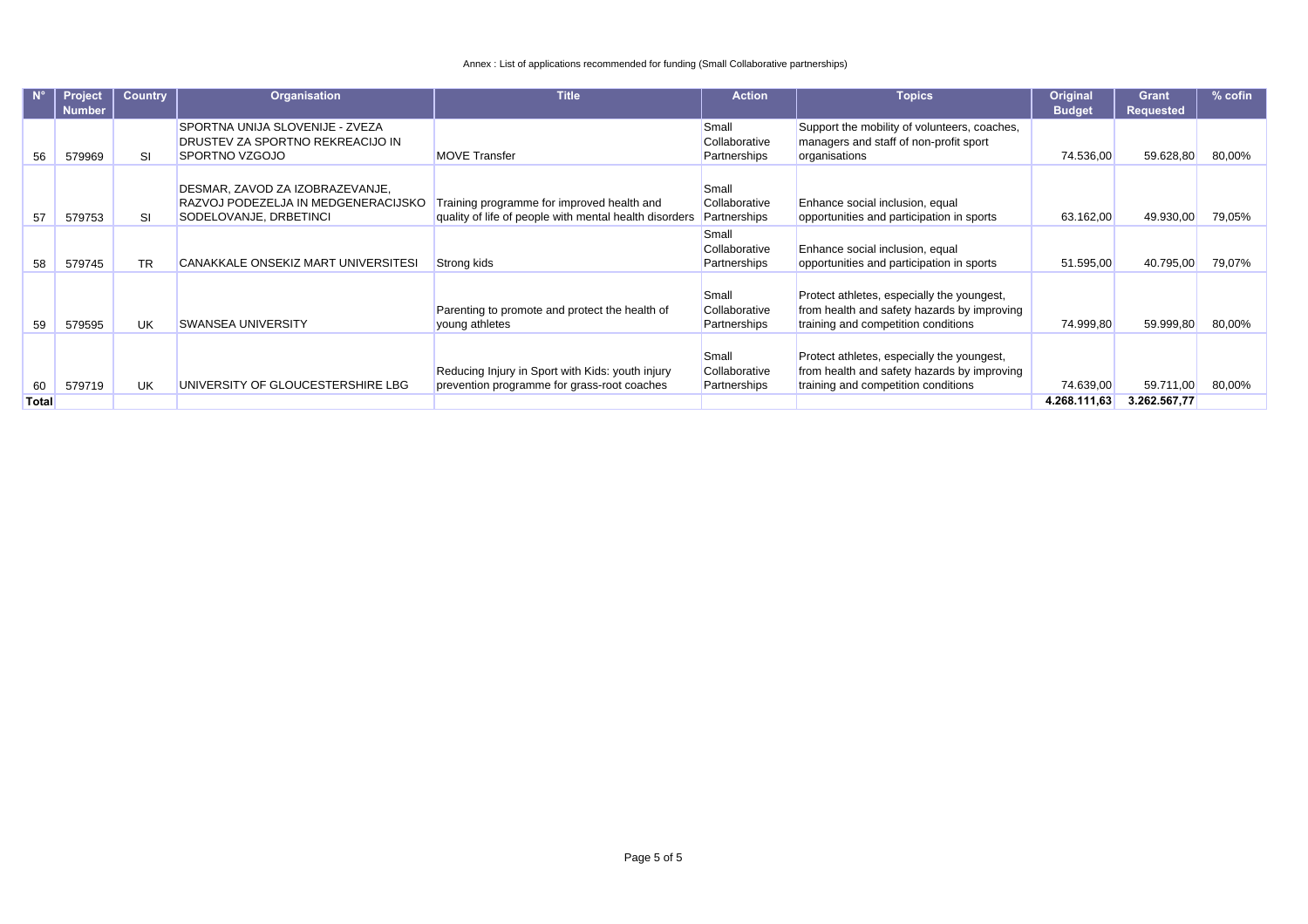## **Erasmus+: Sport 2016, Round 2 - Collaborative partnerships (EU Guidelines)**

|                    | <b>Project</b> | <b>Country</b> | <b>Organisation</b>                                          | <b>Title</b>                                                                  | <b>Action</b>                 | <b>Topics</b>                      | <b>Original Budget</b> | <b>Grant</b>     | $%$ cofin |
|--------------------|----------------|----------------|--------------------------------------------------------------|-------------------------------------------------------------------------------|-------------------------------|------------------------------------|------------------------|------------------|-----------|
|                    | <b>Number</b>  |                |                                                              |                                                                               |                               |                                    |                        | <b>Requested</b> |           |
|                    |                |                |                                                              | Be a Winner In elite Sport and Employment before and after                    | Collaborative                 | EU guidelines on dual              |                        |                  |           |
|                    | 579782         | <b>BE</b>      | <b>VRIJE UNIVERSITEIT BRUSSEL</b>                            | athletic Retirement                                                           | Partnerships                  | careers of athletes                | 510.062,00             | 400.000,00       | 78,42%    |
|                    |                |                |                                                              |                                                                               | Collaborative                 | EU physical activity               |                        |                  |           |
| 2                  | 579679         | CZ             | <b>CESKY OLYMPIJSKY VYBOR</b>                                | Sport Parks Inspired by the Olympics                                          | Partnerships                  | quidelines                         | 455.482,00             | 364.385,60       | 80,00%    |
|                    |                |                |                                                              |                                                                               |                               |                                    |                        |                  |           |
|                    |                |                |                                                              | "Empowerment of Basketball players through a sustainable dual                 | Collaborative                 | EU guidelines on dual              |                        |                  |           |
| 3                  | 579972         | DE             | <b>FIBA EUROPE E.V.</b>                                      | career and a good governance training supporting programme"                   | Partnerships                  | careers of athletes                | 625.160,00             | 400.000,00       | 63,98%    |
|                    |                |                | RHEINISCH-WESTFAELISCHE                                      |                                                                               | Collaborative                 | EU physical activity               |                        |                  |           |
| 4                  | 579740         | <b>DE</b>      | <b>TECHNISCHE HOCHSCHULE AACHEN</b>                          | <b>Active Campus Europe</b>                                                   | Partnerships                  | quidelines                         | 510.299,00             | 400.000,00       | 78,39%    |
|                    |                | <b>DK</b>      | <b>INTERNATIONAL SPORT AND CULTURE</b><br><b>ASSOCIATION</b> | <b>MOVEment Spaces</b>                                                        | Collaborative<br>Partnerships | EU physical activity<br>quidelines | 506.220,00             | 400.000,00       | 79,02%    |
| 5                  | 579970         |                |                                                              |                                                                               |                               |                                    |                        |                  |           |
| 6                  | 579784         | <b>EL</b>      | PANEPISTIMIO THESSALIAS                                      | "Identifying and Motivating youth who mostly need Physical<br><b>ACTivity</b> | Collaborative<br>Partnerships | EU physical activity<br>quidelines | 499.267,00             | 399.413,00       | 80,00%    |
|                    |                |                | ARISTOTELIO PANEPISTIMIO                                     | Gamified and Online Activities for Learning to Support Dual                   | Collaborative                 | EU quidelines on dual              |                        |                  |           |
| 7                  | 579793         | EL.            | <b>THESSALONIKIS</b>                                         | <b>Careers of Athletes</b>                                                    | Partnerships                  | careers of athletes                | 499.903,90             | 399.923,12       | 80,00%    |
|                    |                |                | <b>INSTITUTO DE BIOMECANICA DE</b>                           |                                                                               | Collaborative                 | EU physical activity               |                        |                  |           |
| 8                  | 579903         | <b>ES</b>      | <b>VALENCIA</b>                                              | Good practices to develop physical activity programs at work                  | Partnerships                  | quidelines                         | 496.497.62             | 397.198,09       | 80,00%    |
|                    |                |                |                                                              |                                                                               | Collaborative                 | EU quidelines on dual              |                        |                  |           |
| 9                  | 579746         | <b>ES</b>      | <b>CLUB BALONMANO GRANOLLERS</b>                             | <b>Handball for Dual Careers</b>                                              | Partnerships                  | careers of athletes                | 452.729,70             | 362.183,76       | 80,00%    |
|                    |                |                |                                                              |                                                                               | Collaborative                 | EU physical activity               |                        |                  |           |
| 10                 | 579916         | ES             | AYUNTAMIENTO DE CULLERA                                      | SPRINTERS addresses sports in natural protected areas                         | Partnerships                  | quidelines                         | 491.309,00             | 393.047,05       | 80,00%    |
|                    |                |                |                                                              |                                                                               | Collaborative                 | EU physical activity               |                        |                  |           |
| 11                 | 579678         | FI.            | <b>MIKKELIN AMMATTIKORKEAKOULU OY</b>                        | Villages on Move Baltic                                                       | Partnerships                  | quidelines                         | 399.257,00             | 319.405,00       | 80,00%    |
|                    |                |                |                                                              | Healthy Environment Promotion aNd Ecosystem Services                          | Collaborative                 | EU physical activity               |                        |                  |           |
| 12                 | 579646         | IT             | <b>COMUNE DI VICENZA</b>                                     | Support for ACTIVE CITIES development                                         | Partnerships                  | guidelines                         | 490.541,60             | 392.433,28       | 80,00%    |
|                    |                |                |                                                              | ObLoMoV: Obesity and Low Motility Victims - "physical short"                  |                               |                                    |                        |                  |           |
|                    |                |                |                                                              | shocks" and "theatre short stories" to convert inactive victims               | Collaborative                 | EU physical activity               |                        |                  |           |
| 13                 | 579825         | IT             | UNIVERSITA DEGLI STUDI DI MILANO                             | into HEPA social actors                                                       | Partnerships                  | quidelines                         | 499.478,12             | 399.582,50       | 80,00%    |
|                    |                |                |                                                              | WAVE on WAVE - Water sports for young people's physical                       | Collaborative                 | EU physical activity               |                        |                  |           |
| 14                 | 579908         | IT             | <b>COMUNE DI PESARO</b>                                      | activity                                                                      | Partnerships                  | quidelines                         | 497.238,00             | 397.790,40       | 80,00%    |
|                    |                |                |                                                              | Do it yourself! A participative approach to increase participation            |                               |                                    |                        |                  |           |
|                    | 579792         | <b>RO</b>      | UNIVERSITATEA BABES BOLYAI                                   | and engagement of high school students in physical education                  | Collaborative                 | EU physical activity<br>quidelines | 499.694.50             | 390.571,54       | 78,16%    |
| 15<br><b>Total</b> |                |                |                                                              | and sport classes                                                             | Partnerships                  |                                    | 7.433.139.44           | 5.815.933,34     |           |
|                    |                |                |                                                              |                                                                               |                               |                                    |                        |                  |           |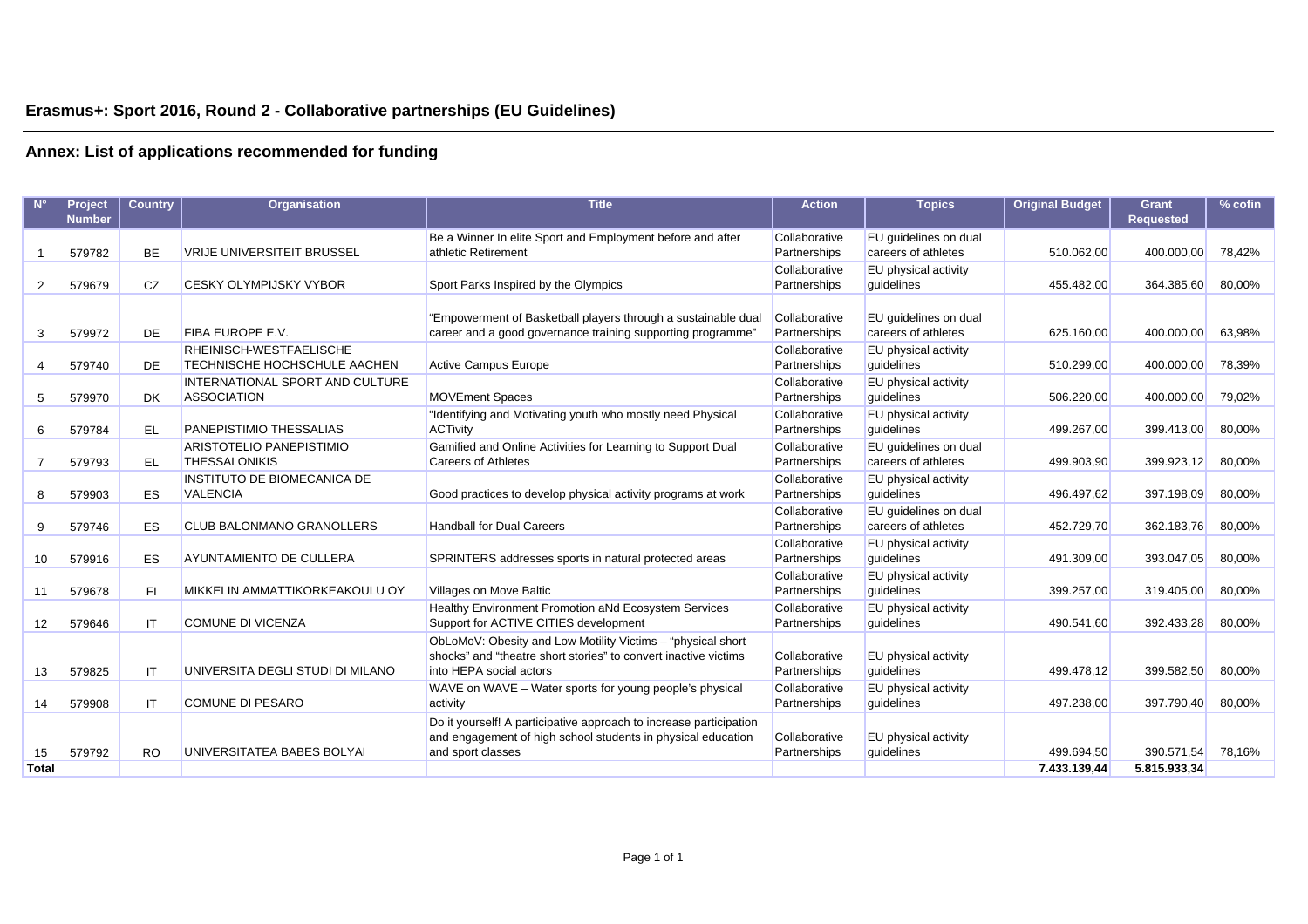## **Erasmus+: Sport 2016, Round 2 - Collaborative partnerships (Fight against doping and match-fixing)**

|              | <b>Project</b><br><b>Number</b> | <b>Country</b> | <b>Organisation</b>                                                      | <b>Title</b>                                                                            | <b>Action</b>                 | <b>Topics</b>                               | <b>Original Budget</b> | <b>Grant</b><br><b>Requested</b> | % cofin |
|--------------|---------------------------------|----------------|--------------------------------------------------------------------------|-----------------------------------------------------------------------------------------|-------------------------------|---------------------------------------------|------------------------|----------------------------------|---------|
|              | 579574                          | <b>BE</b>      | <b>EUROPEACTIVE</b>                                                      | The Forum for Anti-doping in Recreational Sport 2                                       | Collaborative<br>Partnerships | Fight against doping at<br>grassroots level | 397.000,00             | 317.600,00                       | 80,00%  |
|              | 579796                          | EL             | ARISTOTELIO PANEPISTIMIO THESSALONIKIS                                   | Sport Whistleblowing of Harmful Irregularities in Sport<br>through Learning & Education | Collaborative<br>Partnerships | Fight against match-fixing                  | 499.507,00             | 399.606,00                       | 80,00%  |
| 3            | 579828                          | <b>EL</b>      | ARISTOTELIO PANEPISTIMIO THESSALONIKIS                                   | Strengthening the Anti-doping fight in Fitness and<br>Exercise in Youth+                | Collaborative<br>Partnerships | Fight against doping at<br>grassroots level | 498.575,00             | 398.860,00                       | 80,00%  |
|              | 579620                          | <b>ES</b>      | <b>MATEBU FITNESS, S.L.</b>                                              | <b>ANTIDOPING GREEN SEAL</b>                                                            | Collaborative<br>Partnerships | Fight against doping at<br>grassroots level | 397.543,00             | 318.034,40                       | 80,00%  |
| 5            | 579937                          | <b>HR</b>      | ZAJEDNICA SPORTSKIH UDRUGA GRADA<br><b>RIJEKE RIJECKI SPORTSKI SAVEZ</b> | <b>JUST SPORT</b>                                                                       | Collaborative<br>Partnerships | Fight against doping at<br>grassroots level | 449.050,00             | 359.240,00                       | 80,00%  |
| 6            | 579707                          | IT             | UNIONE ITALIANA SPORT PER TUTTI                                          | #DopOut: Social network and peer education against<br>doping                            | Collaborative<br>Partnerships | Fight against doping at<br>grassroots level | 355.875,00             | 284.700,00                       | 80,00%  |
|              | 579803                          | IT             | TDM 2000 INTERNATIONAL                                                   | <b>Get Addicted to Sport Values</b>                                                     | Collaborative<br>Partnerships | Fight against doping at<br>grassroots level | 226.400,00             | 181.120,00                       | 80,00%  |
| 8            | 579736                          | <b>PT</b>      | TI - TRANSPARENCIA E INTEGRIDADE<br>ASSOCIACAO CIVICA                    | Anti Match-fixing Top Training                                                          | Collaborative<br>Partnerships | Fight against match-fixing                  | 493.562,00             | 394.849,00                       | 80,00%  |
| 9            | 579605                          | <b>UK</b>      | UNIVERSITY OF HULL                                                       | Anti-Doping Values in Coach Education (ADVICE)                                          | Collaborative<br>Partnerships | Fight against doping at<br>grassroots level | 488.375,04             | 390.699,00                       | 80,00%  |
| <b>Total</b> |                                 |                |                                                                          |                                                                                         |                               |                                             | 3.805.887,04           | 3.044.708,40                     |         |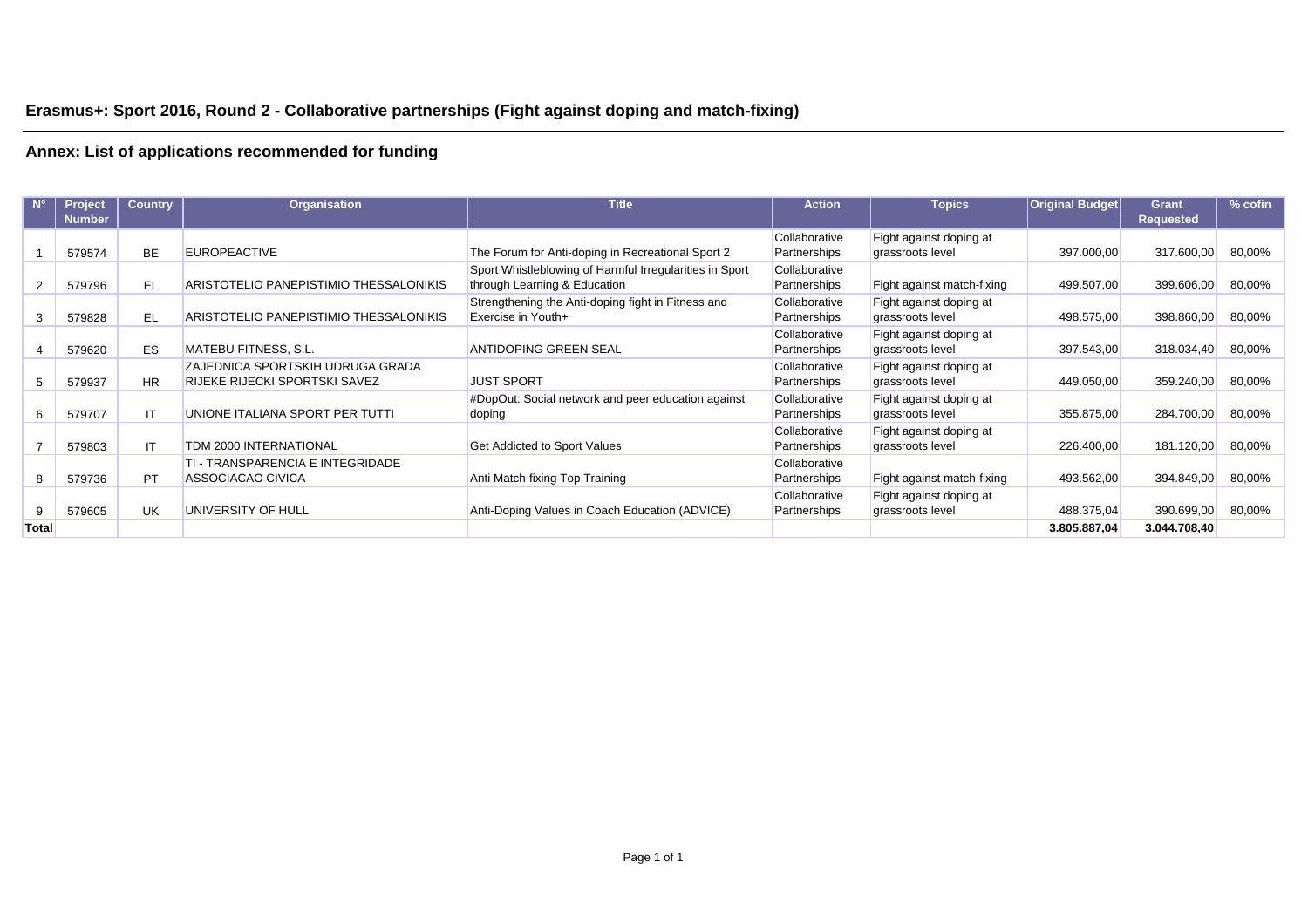### **Erasmus+: Sport 2016, Round 2 - Collaborative partnerships (Enhance social inclusion and equal opportunities)**

|    | Project<br><b>Number</b> | <b>Country</b> | <b>Organisation</b>                                                                            | <b>Title</b>                                                                                                                             | <b>Action</b>                 | <b>Topics</b>                                                                   | <b>Original Budget</b> | <b>Grant</b><br><b>Requested</b> | $%$ cofin |
|----|--------------------------|----------------|------------------------------------------------------------------------------------------------|------------------------------------------------------------------------------------------------------------------------------------------|-------------------------------|---------------------------------------------------------------------------------|------------------------|----------------------------------|-----------|
| 1  | 579957                   | AT             | <b>FONDS WIENER INSTITUT FUR</b><br><b>INTERNATIONALEN DIALOG UND</b><br><b>ZUSAMMENARBEIT</b> | Sport Welcomes Refugees - Social inclusion of<br>newly arrived migrants in and through sport                                             | Collaborative<br>Partnerships | Enhance social inclusion, equal<br>opportunities and participation in<br>sports | 448.750,00             | 359.000,00                       | 80,00%    |
| 2  | 579775                   | <b>DE</b>      | INTERNATIONAL COUNCIL OF SPORT<br>SCIENCE AND PHYSICAL EDUCATION EV                            | Participation, Recreation and Inclusion through<br><b>Martial Arts Education</b>                                                         | Collaborative<br>Partnerships | Enhance social inclusion, equal<br>opportunities and participation in<br>sports | 433.777,00             | 345.777,00                       | 79,71%    |
| 3  | 579917                   | EL             | <b>PANEPISTIMIO PATRON</b>                                                                     | Development and evaluation of guide-models mass<br>athletics for sports in students with special needs<br>(obese, disabled persons etc.) | Collaborative<br>Partnerships | Enhance social inclusion, equal<br>opportunities and participation in<br>sports | 500.000,00             | 400.000,00                       | 80,00%    |
| 4  | 579645                   | EL.            | <b>KINONIKES SINETERISTIKES</b><br><b>DRASTIRIOTITES EFPATHON OMADON</b>                       | MENTAL EUROPEAN NETWORK of SPORT<br><b>EVENTS</b>                                                                                        | Collaborative<br>Partnerships | Enhance social inclusion, equal<br>opportunities and participation in<br>sports | 496.550,20             | 397.240,00                       | 80,00%    |
| 5  | 579840                   | <b>FR</b>      | <b>CREPS RHONE ALPES</b>                                                                       | Benefits of Outdoor Sports for Societies                                                                                                 | Collaborative<br>Partnerships | Enhance social inclusion, equal<br>opportunities and participation in<br>sports | 500.925,00             | 399.500,00                       | 79,75%    |
| 6  | 579799                   | <b>HR</b>      | ZAGREBACKI SPORTSKI SAVEZ OSOBA S<br><b>INVALIDITETOM</b>                                      | Change Your Mindset-Sport4Everyone                                                                                                       | Collaborative<br>Partnerships | Enhance social inclusion, equal<br>opportunities and participation in<br>sports | 500.000,00             | 400.000,00                       | 80,00%    |
| 7  | 579801                   | IT             | TIBER UMBRIA COMETT EDUCATION<br><b>PROGRAMME</b>                                              | <b>ONCOLOGY GAMES</b>                                                                                                                    | Collaborative<br>Partnerships | Enhance social inclusion, equal<br>opportunities and participation in<br>sports | 402.940,00             | 322.352,00                       | 80,00%    |
| 8  | 579923                   | IT             | <b>CESIE</b>                                                                                   | MATCH social inclusion opportunities                                                                                                     | Collaborative<br>Partnerships | Enhance social inclusion, equal<br>opportunities and participation in<br>sports | 461.556,00             | 369.245,00                       | 80,00%    |
| 9  | 579715                   | IT             | ONMIC- OPERA NAZIONALE INVALIDI CIVILI Sport for intercultural dialogue                        |                                                                                                                                          | Collaborative<br>Partnerships | Enhance social inclusion, equal<br>opportunities and participation in<br>sports | 363.565,00             | 287.215,31                       | 79,00%    |
| 10 | 579661                   | IT             | Centro Universitario Sportivo Palermo                                                          | <b>Enriched Sport Activities Program</b>                                                                                                 | Collaborative<br>Partnerships | Enhance social inclusion, equal<br>opportunities and participation in<br>sports | 499.518,00             | 399.560,00                       | 79,99%    |
| 11 | 579647                   | <b>NL</b>      | <b>STICHTING KENNISCENTRUM SPORT</b><br>NEDERLAND                                              | Keep Youngsters involved                                                                                                                 | Collaborative<br>Partnerships | Enhance social inclusion, equal<br>opportunities and participation in<br>sports | 456.863,00             | 365.490,40                       | 80,00%    |
| 12 | 579826                   | <b>SE</b>      | <b>SVENSKA</b><br>HANDIKAPPIDROTTSFÖRBUNDET OCH<br>SVERIGES PARALYMPISKA KOMMITTÉ              | ALL»IN: DEVELOPING PATHWAYS OF LIFELONG<br>PHYSICAL ACTIVITY FOR PEOPLE WITH A<br><b>DISABILITY IN EUROPE</b>                            | Collaborative<br>Partnerships | Enhance social inclusion, equal<br>opportunities and participation in<br>sports | 556.311,00             | 397.874,47                       | 71,52%    |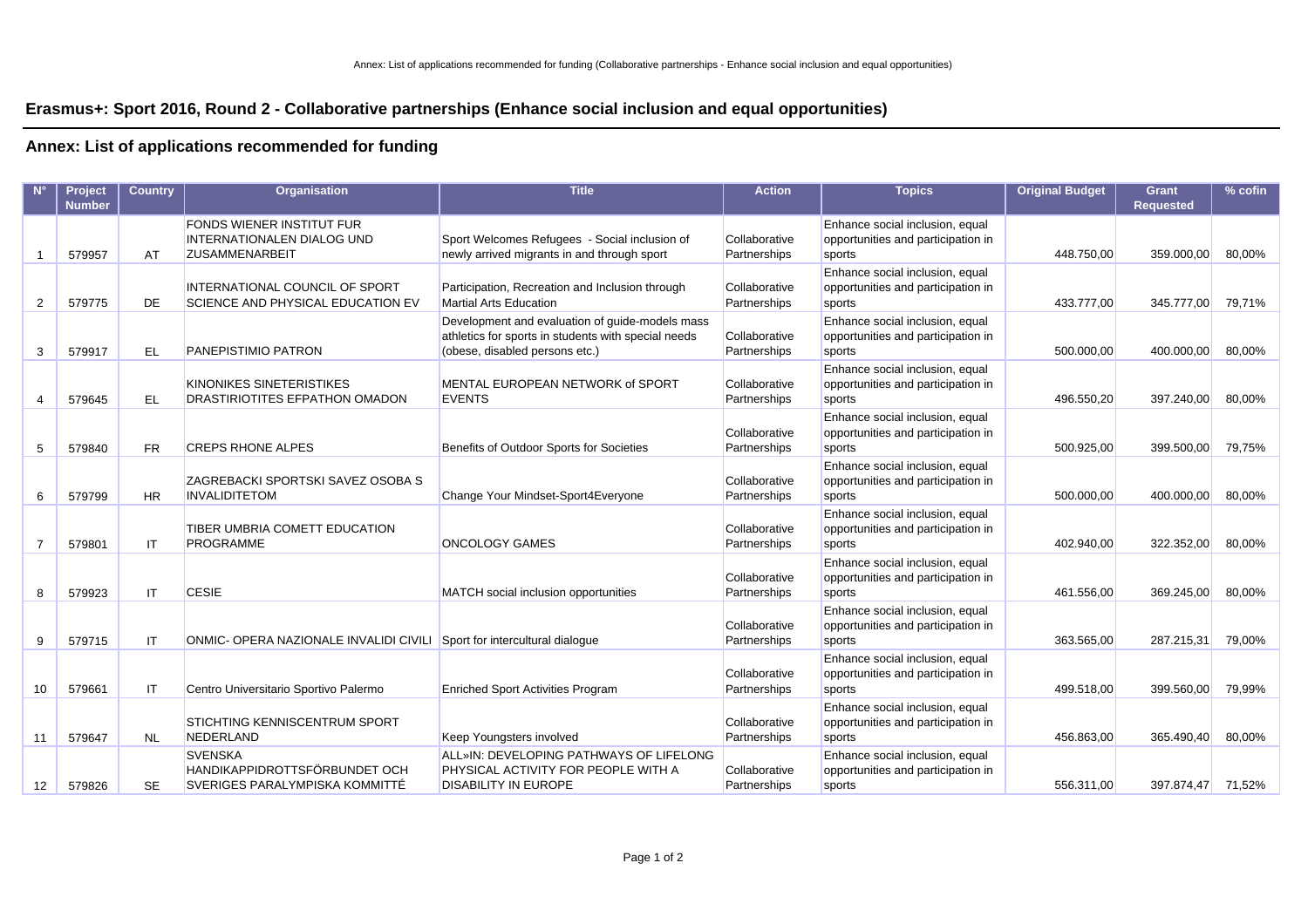Annex: List of applications recommended for funding (Collaborative partnerships - Enhance social inclusion and equal opportunities)

| $N^{\circ}$  | <b>Project</b> | <b>Country</b> | Organisation                                                | <b>Title</b>                                                               | <b>Action</b>                        | <b>Topics</b>                                                                   | <b>Original Budget</b> | <b>Grant</b>     | $%$ cofin |
|--------------|----------------|----------------|-------------------------------------------------------------|----------------------------------------------------------------------------|--------------------------------------|---------------------------------------------------------------------------------|------------------------|------------------|-----------|
|              | <b>Number</b>  |                |                                                             |                                                                            |                                      |                                                                                 |                        | <b>Requested</b> |           |
| 13           | 579767         | <b>SE</b>      | EUROPEAN NON-GOVERNMENTAL<br><b>SPORTS ORGANISATION</b>     | Activity, Sport and Play for the Inclusion of Refugees<br>in Europe        | Collaborative<br>Partnerships        | Enhance social inclusion, equal<br>opportunities and participation in<br>sports | 346.447,00             | 277.157,60       | 80,00%    |
| 14           | 579710         | <b>SI</b>      | NAPREJ, CENTER ZA OSEBE S<br>PRIDOBLJENO MOZGANSKO POSKODBO | European sports network for rehabilitation of<br>persons with disabilities | Collaborative<br><b>Partnerships</b> | Enhance social inclusion, equal<br>opportunities and participation in<br>sports | 488.928,99             | 391.143,19       | 80,00%    |
| 15           | 579877         | UK             | <b>WOMEN IN SPORT</b>                                       | Women and Girls in Sports News and Media                                   | Collaborative<br>Partnerships        | Enhance social inclusion, equal<br>opportunities and participation in<br>sports | 499.989,00             | 399.991,00       | 80,00%    |
| 16           | 579720         | UK             | <b>STREETGAMES UK</b>                                       | European Us Girls Project                                                  | Collaborative<br>Partnerships        | Enhance social inclusion, equal<br>opportunities and participation in<br>sports | 484.561,34             | 384.561,34       | 79,36%    |
| <b>Total</b> |                |                |                                                             |                                                                            |                                      |                                                                                 | 7.440.681.53           | 5.896.107,31     |           |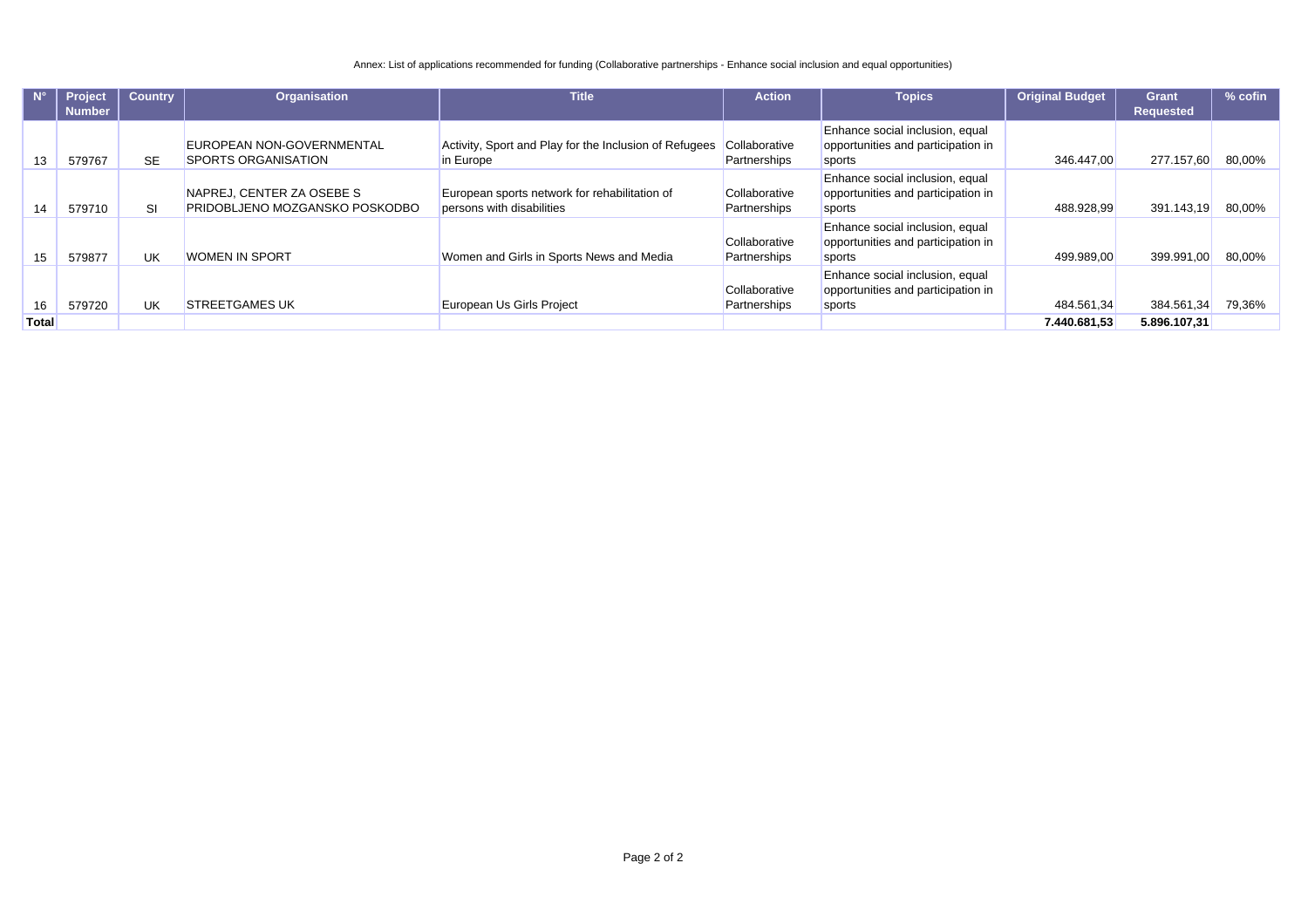### **Erasmus+: Sport 2016, Round 2 - Collaborative partnerships (Volunteering, violence, racism, discrimination, intolerance and good governance)**

|                | Project       | <b>Country</b> | Organisation                         | <b>Title</b>                                           | <b>Action</b> | <b>Topics</b>                             | <b>Original Budget</b> | Grant            | % cofin |
|----------------|---------------|----------------|--------------------------------------|--------------------------------------------------------|---------------|-------------------------------------------|------------------------|------------------|---------|
|                | <b>Number</b> |                |                                      |                                                        |               |                                           |                        | <b>Requested</b> |         |
|                |               |                | <b>INTERNATIONAL SCHOOL SPORT</b>    |                                                        | Collaborative |                                           |                        |                  |         |
|                | 579786        | <b>BE</b>      | <b>FEDERATION</b>                    | Volunteering in School Sport                           | Partnerships  | Promote voluntary activity in sport       | 318.627,00             | 254.857,00       | 79,99%  |
|                |               |                |                                      |                                                        | Collaborative | Approaches to contain violence and        |                        |                  |         |
| 2              | 579748        | DE             | STREETFOOTBALLWORLD GGMBH            | football3 for Respect!                                 | Partnerships  | tackle racism and intolerance in sport    | 469.464.00             | 375.569,00       | 80,00%  |
|                |               |                |                                      | National Sports Governance Observer:                   |               |                                           |                        |                  |         |
|                |               |                |                                      | Benchmarking sports governance across national         | Collaborative |                                           |                        |                  |         |
| 3              | 579637        | <b>DK</b>      | <b>IDRÆTTENS ANALYSEINSTITUT</b>     | boundaries                                             | Partnerships  | EU principles on good governance in sport | 488.850,00             | 391.080,00       | 80,00%  |
|                |               |                |                                      | Internationalization of the Sport Volunteers           | Collaborative |                                           |                        |                  |         |
| 4              | 579815        | EE.            | <b>SCULT FOUNDATION</b>              | Movement SCULT.com                                     | Partnerships  | Promote voluntary activity in sport       | 499.034,00             | 399.227,00       | 80,00%  |
|                |               |                |                                      |                                                        | Collaborative | Approaches to contain violence and        |                        |                  |         |
| 5              | 579709        | EL             | <b>CREATIVE THINKING DEVELOPMENT</b> | Fair Play and Happiness through Sports                 | Partnerships  | tackle racism and intolerance in sport    | 298.400,00             | 238.720,00       | 80,00%  |
|                |               |                | CONSELL ESPORTIU DEL BAIX            |                                                        | Collaborative | Approaches to contain violence and        |                        |                  |         |
| 6              | 579888        | ES             | <b>LLOBREGAT</b>                     | <b>Green Play</b>                                      | Partnerships  | tackle racism and intolerance in sport    | 400.374,85             | 320.299,88       | 80,00%  |
|                |               |                |                                      | Saving the dream of grassroots sport based on          | Collaborative | Approaches to contain violence and        |                        |                  |         |
| $\overline{7}$ | 579893        | <b>ES</b>      | <b>FUNDACION CULTURALISTA</b>        | values                                                 | Partnerships  | tackle racism and intolerance in sport    | 490.228,00             | 392.182,40       | 80,00%  |
|                |               |                |                                      | P.L.A.Y! - Peer education, Leadership, Action, Youth   |               |                                           |                        |                  |         |
|                |               |                | <b>SUOMEN MONIKULTTUURINEN</b>       | - promoting grassroots sport for educational success   | Collaborative |                                           |                        |                  |         |
| 8              | 579831        | FL.            | <b>LIIKUNTALIITTO FIMU RY</b>        | and social inclusion                                   | Partnerships  | Promote voluntary activity in sport       | 394.939.00             | 315.951,20       | 80,00%  |
|                |               |                | <b>HRVATSKI AKADEMSKI SPORTSKI</b>   |                                                        |               |                                           |                        |                  |         |
|                |               |                | KLUBOVI MLADOST SVEUCILISTA U        | Sport "MyWAY", Multisport Coaches for Young            | Collaborative |                                           |                        |                  |         |
| 9              | 579756        | <b>HR</b>      | <b>ZAGREBU</b>                       | Athletes                                               | Partnerships  | Promote voluntary activity in sport       | 487.876,80             | 390.000,00       | 79,94%  |
|                |               |                |                                      |                                                        | Collaborative | Approaches to contain violence and        |                        |                  |         |
| 10             | 579918        | IT             | <b>CALCIOSOCIALE SSDRL</b>           | <b>CROSS</b>                                           | Partnerships  | tackle racism and intolerance in sport    | 497.657,00             | 398.125,60       | 80,00%  |
|                |               |                |                                      |                                                        |               |                                           |                        |                  |         |
|                |               |                |                                      | OUTSPORT Innovative and educational approaches         |               |                                           |                        |                  |         |
|                |               |                | ASSOCIAZIONE ITALIANA CULTURA        | to prevent violence and tackle discrimination in sport | Collaborative | Approaches to contain violence and        |                        |                  |         |
| 11             | 579634        | IT             | SPORT                                | based on sexual orientation and gender identity        | Partnerships  | tackle racism and intolerance in sport    | 473.925.00             | 376.925,00       | 79,53%  |
|                |               |                | <b>SYSTEM DYNAMICS ITALIAN</b>       |                                                        | Collaborative | Approaches to contain violence and        |                        |                  |         |
| 12             | 579960        | ΙT             | CHAPTER (SYDIC)                      | Ball Rolls in the Same Way For All                     | Partnerships  | tackle racism and intolerance in sport    | 486.662,00             | 389.329,60       | 80,00%  |
|                |               |                |                                      |                                                        | Collaborative | Approaches to contain violence and        |                        |                  |         |
| 13             | 579660        | <b>SK</b>      | SQUAT, OZ                            | Futbalmania                                            | Partnerships  | tackle racism and intolerance in sport    | 500.000,00             | 400.000,00       | 80,00%  |
|                |               |                | <b>COLLEGES WALES - COLEGAU</b>      |                                                        | Collaborative |                                           |                        |                  |         |
| 14             | 579718        | <b>UK</b>      | <b>CYMRU LIMITED</b>                 | Youth Sport Development Ambassadors Project 2016       | Partnerships  | Promote voluntary activity in sport       | 352.128,00             | 281.702,40       | 80,00%  |
| <b>Total</b>   |               |                |                                      |                                                        |               |                                           | 6.158.165.65           | 4.923.969.08     |         |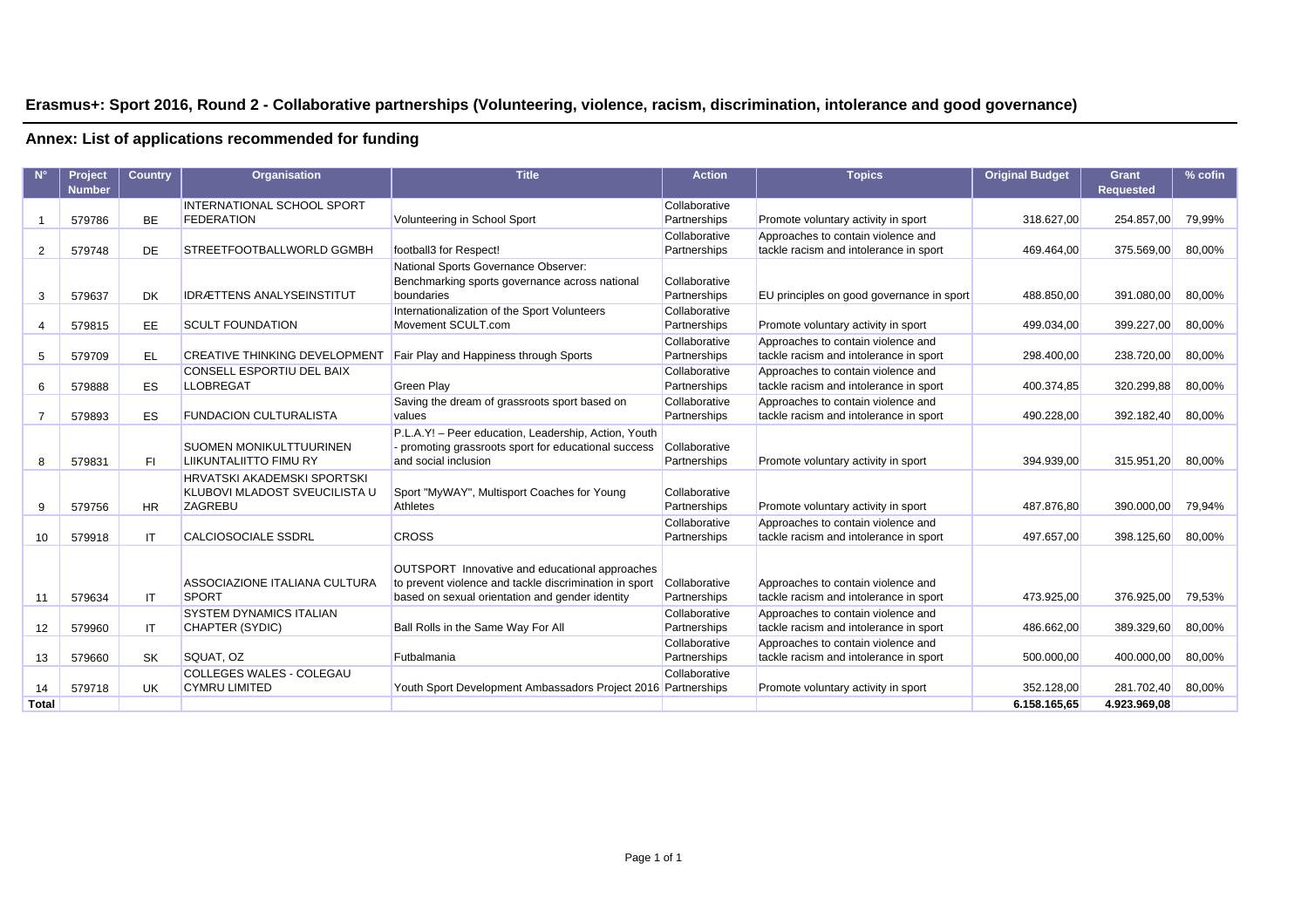| $N^{\circ}$    | Project<br><b>Number</b> | <b>Country</b> | <b>Organisation</b>                                                                                     | <b>Title</b>                                                 | <b>Action</b>            | <b>Topics</b>                                                                   |              | Original Budget Grant Requested | $%$ cofin |
|----------------|--------------------------|----------------|---------------------------------------------------------------------------------------------------------|--------------------------------------------------------------|--------------------------|---------------------------------------------------------------------------------|--------------|---------------------------------|-----------|
|                | 579621                   | <b>HR</b>      | <b>FITNES UCILISTE</b>                                                                                  | <b>Brighter Side of Exercise</b>                             | European Sport<br>Events | Enhance social inclusion, equal<br>opportunities and participation in<br>sports | 282.974,00   | 226.379,20                      | 80,00%    |
| $\overline{2}$ | 579880                   | HU             | <b>GYOR MEGYEL JOGU VAROS</b><br>ONKORMANYZATA                                                          | Volunteering at European Youth Olimpic<br>Festival Győr 2017 | European Sport<br>Events | Enhance social inclusion, equal<br>opportunities and participation in<br>sports | 822.897.24   | 500.000,00                      | 60,76%    |
| 3              | 579691                   | IE.            | <b>SO EUROPE EURASIA FOUNDATION</b>                                                                     | Special Olympics Athletes in Action in<br>Austria            | European Sport<br>Events | Enhance social inclusion, equal<br>opportunities and participation in<br>sports | 625.000.00   | 500.000,00                      | 80,00%    |
|                | 579690                   | IT.            | ASSOCIAZIONE SPORT E SOCIETA' -<br><b>PROGETTO FILIPPIDE PER L'AUTISMO E LE</b><br><b>MALATTIE RARE</b> | European competition for autistic people                     | European Sport<br>Events | Enhance social inclusion, equal<br>opportunities and participation in<br>sports | 389.000,00   | 311.000,00                      | 79,95%    |
| 5              | 579797                   | <b>SE</b>      | FÖRENINGEN IDROTT FÖR HANDIKAPPADE Sustainable Sport Events                                             | Get involved - Equality Secured and                          | European Sport<br>Events | Enhance social inclusion, equal<br>opportunities and participation in<br>sports | 499.433,00   | 350.897,00                      | 70,26%    |
| <b>Total</b>   |                          |                |                                                                                                         |                                                              |                          |                                                                                 | 2.619.304.24 | 1.888.276,20                    |           |